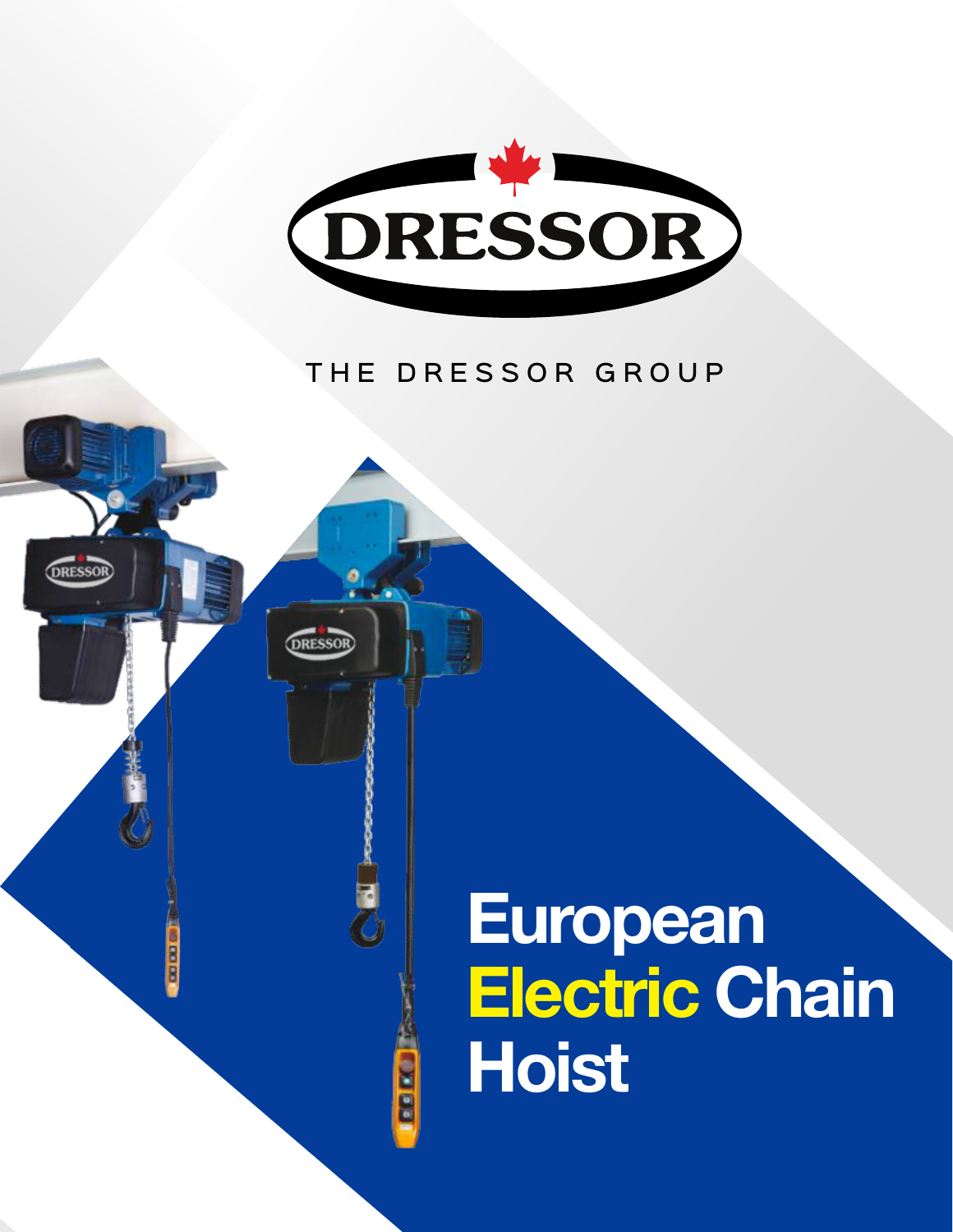

## European Electric Chain **Hoist With Electric Trolley**





**Technical Parameters** 

**DRESSOR** 

| <b>Model</b>       | [KG] | [M/MIN] | <b>[KW]</b> | [R/MIN]  | [M] | <b>[FEM / ISO]</b> |
|--------------------|------|---------|-------------|----------|-----|--------------------|
| BMS0.125-01M       | 125  | 8/2     | 0.4/0.1     | 2880/720 | 24  | 2M/M5              |
| BMS0.125-01M       | 125  | 13/3.2  | 0.75/0.2    | 2880/720 | 24  | <b>2M/M5</b>       |
| <b>BMS0.25-01M</b> | 250  | 8/2     | 0.4/0.1     | 2880/720 | 24  | 2M/M5              |
| <b>BMS0.5-01M</b>  | 500  | 8/2     | 0.75/0.2    | 2880/720 | 24  | <b>2M/M5</b>       |
| <b>BMS0.5-01M</b>  | 500  | 12/3    | 1.5/0.37    | 2880/720 | 24  | 2M/M5              |
| <b>BMS0.5-02M</b>  | 500  | 4/1     | 0.4/0.1     | 2880/720 | 24  | <b>2M/M5</b>       |
| <b>BMS01-01M</b>   | 1000 | 8/2     | 1.5/0.37    | 2880/720 | 24  | 2M/M5              |
| <b>BMS01-01M</b>   | 1000 | 6/1.5   | 1.5/0.37    | 2880/720 | 24  | <b>2M/M5</b>       |
| <b>BMS01-02M</b>   | 1000 | 4/1     | 0.75/0.2    | 2880/720 | 24  | 2M/M5              |
| <b>BMS02-02M</b>   | 2000 | 4/1     | 1.5/0.37    | 2880/720 | 24  | <b>2M/M5</b>       |
| <b>BMS02-02M</b>   | 2000 | 3/0.75  | 1.5/0.37    | 2880/720 | 24  | 2M/M5              |

| <b>Model</b>      |     |     | $\overline{\mathsf{R}}$ | L3     | $\overline{\mathsf{A}}$ | B   | $\mathbf C$ | C <sub>1</sub> |
|-------------------|-----|-----|-------------------------|--------|-------------------------|-----|-------------|----------------|
| BMS0.125-01M      | 440 | 280 | 175                     | 80-200 | 210                     | 288 | 470         | 470            |
| BMS0.125-01M      | 464 | 280 | 175                     | 80-200 | 210                     | 315 | 490         | 495            |
| BMS0.25-01M       | 440 | 280 | 175                     | 80-200 | 210                     | 288 | 470         | 470            |
| <b>BMS0.5-01M</b> | 464 | 280 | 175                     | 80-200 | 210                     | 315 | 490         | 495            |
| <b>BMS0.5-01M</b> | 548 | 280 | 175                     | 80-200 | 210                     | 315 | 600         | 680            |
| <b>BMS0.5-02M</b> | 440 | 280 | 175                     | 80-200 | 210                     | 288 | 540         | 470            |
| <b>BMS01-01M</b>  | 548 | 285 | 175                     | 80-200 | 335                     | 343 | 600         | 680            |
| <b>BMS01-02M</b>  | 464 | 285 | 175                     | 80-200 | 335                     | 315 | 560         | 495            |
| <b>BMS02-02M</b>  | 548 | 285 | 175                     | 80-200 | 335                     | 343 | 670         | 690            |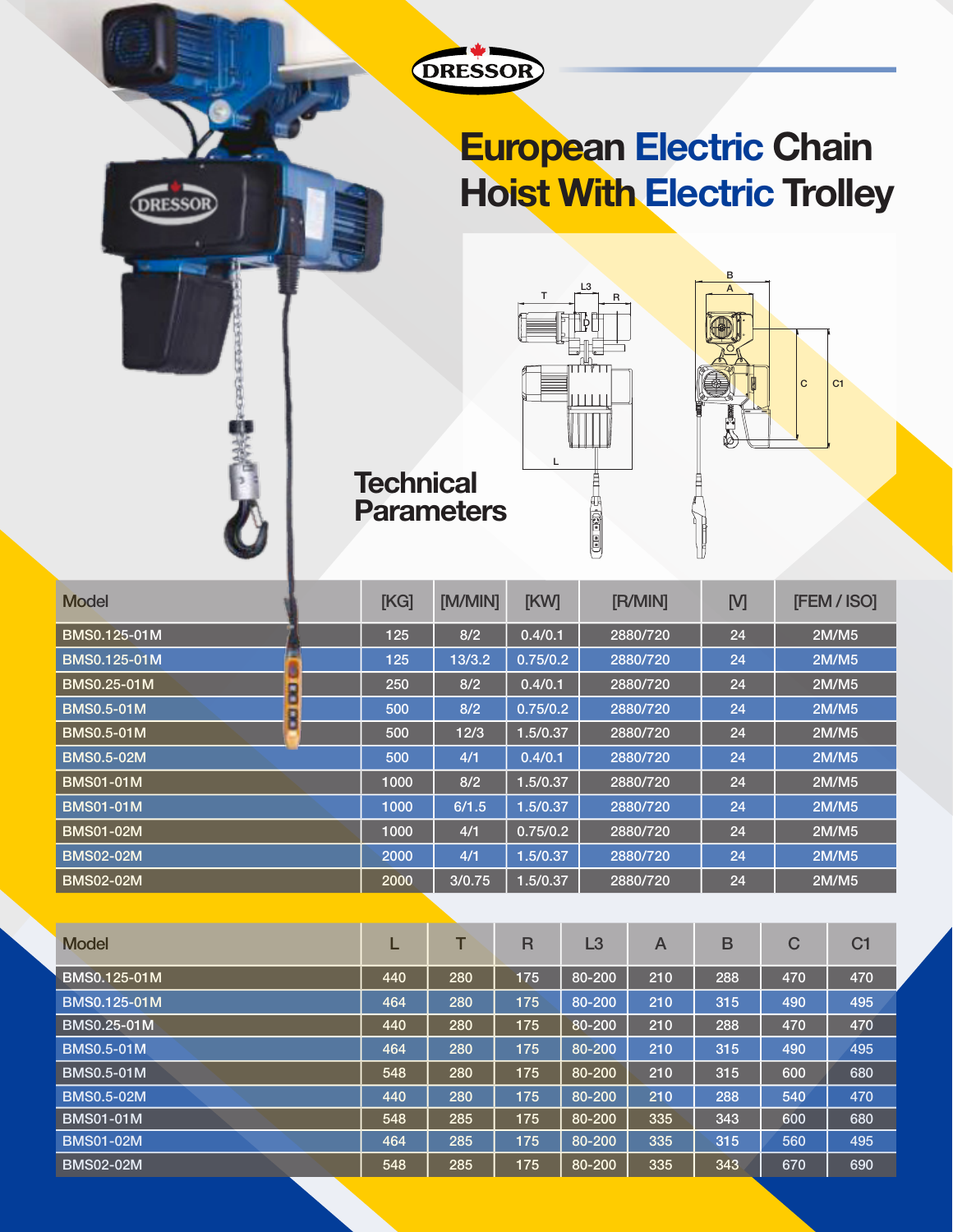

## European Electric Chain **Hoist With MANUAL Trolley**





**Technical Parameters** 

**DRESSOR** 

| $\sim$<br><b>Model</b>             | [KG] | [M/MIN] | <b>[KW]</b> | [R/MIN]  | [M] | [FEM / ISO]  |
|------------------------------------|------|---------|-------------|----------|-----|--------------|
| BMS0.125-01M                       | 125  | 8/2     | 0.4/0.1     | 2880/720 | 24  | 2M/M5        |
| BMS0.125-01M                       | 125  | 13/3.2  | 0.75/0.2    | 2880/720 | 24  | <b>2M/M5</b> |
| <b>BMS0.25-01M</b>                 | 250  | 8/2     | 0.4/0.1     | 2880/720 | 24  | 2M/M5        |
| <b>BMS0.5-01M</b>                  | 500  | 8/2     | 0.75/0.2    | 2880/720 | 24  | <b>2M/M5</b> |
| <b>BMS0.5-01M</b>                  | 500  | 12/3    | 1.5/0.37    | 2880/720 | 24  | 2M/M5        |
| ×<br><b>BMS0.5-02M</b>             | 500  | 4/1     | 0.4/0.1     | 2880/720 | 24  | <b>2M/M5</b> |
| <b>BMS01-01M</b><br>$\blacksquare$ | 1000 | 8/2     | 1.5/0.37    | 2880/720 | 24  | 2M/M5        |
| ٠<br><b>BMS01-01M</b>              | 1000 | 6/1.5   | 1.5/0.37    | 2880/720 | 24  | <b>2M/M5</b> |
| <b>BMS01-02M</b>                   | 1000 | 4/1     | 0.75/0.2    | 2880/720 | 24  | 2M/M5        |
| <b>BMS02-02M</b>                   | 2000 | 4/1     | 1.5/0.37    | 2880/720 | 24  | <b>2M/M5</b> |
| <b>BMS02-02M</b>                   | 2000 | 3/0.75  | 1.5/0.37    | 2880/720 | 24  | 2M/M5        |

| <b>Model</b>      |     | L1  | L <sub>3</sub> | A   | B   | C   | C <sub>1</sub> |
|-------------------|-----|-----|----------------|-----|-----|-----|----------------|
| BMS0.125-01M      | 440 | 194 | 80-200         | 160 | 288 | 470 | 470            |
| BMS0.125-01M      | 464 | 197 | 80-200         | 170 | 315 | 490 | 495            |
| BMS0.25-01M       | 440 | 194 | 80-200         | 160 | 288 | 470 | 470            |
| <b>BMS0.5-01M</b> | 464 | 197 | 80-200         | 170 | 315 | 490 | 495            |
| <b>BMS0.5-01M</b> | 548 | 239 | 80-200         | 182 | 343 | 600 | 680            |
| <b>BMS0.5-02M</b> | 440 | 194 | 80-200         | 160 | 288 | 540 | 470            |
| <b>BMS01-01M</b>  | 548 | 239 | 80-200         | 182 | 343 | 600 | 680            |
| <b>BMS01-02M</b>  | 464 | 197 | 80-200         | 170 | 315 | 560 | 495            |
| <b>BMS02-02M</b>  | 548 | 271 | 80-200         | 182 | 343 | 670 | 690            |